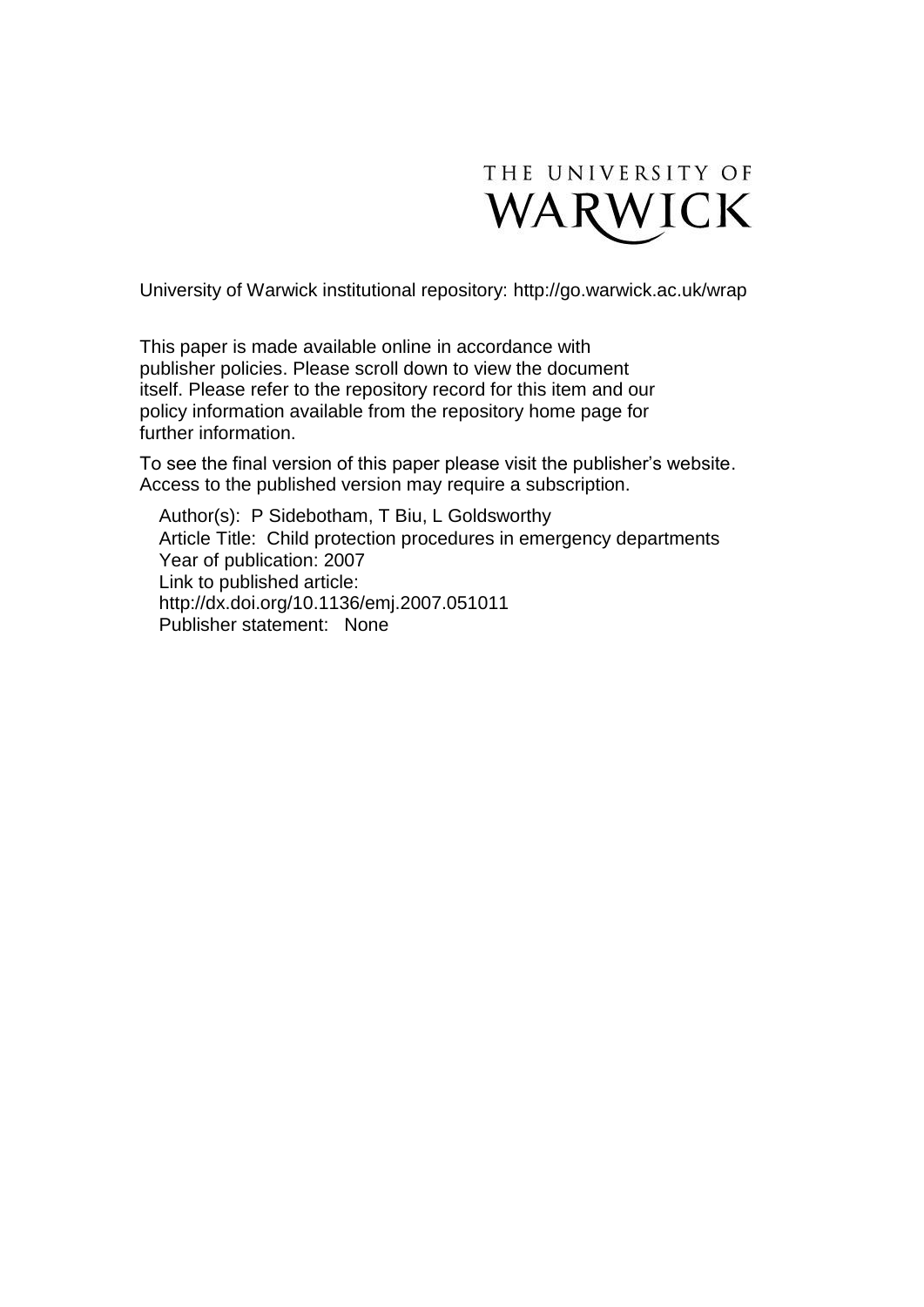

# **departments Child protection procedures in emergency**

P Sidebotham, T Biu and L Goldsworthy

doi: 10.1136/emj.2007.051011 Emerg Med J 2007 24: 831-835

**<http://emj.bmj.com/content/24/12/831.full.html>** Updated information and services can be found at:

|                                  | These include:                                                                                                                                      |
|----------------------------------|-----------------------------------------------------------------------------------------------------------------------------------------------------|
| <b>References</b>                | This article cites 12 articles, 6 of which can be accessed free at:<br>http://emj.bmj.com/content/24/12/831.full.html#ref-list-1                    |
|                                  | Article cited in:<br>http://emj.bmj.com/content/24/12/831.full.html#related-urls                                                                    |
| <b>Email alerting</b><br>service | Receive free email alerts when new articles cite this article. Sign up in the<br>box at the top right corner of the online article.                 |
| Topic<br><b>Collections</b>      | Articles on similar topics can be found in the following collections<br>Child abuse (3073 articles)<br>Abuse (child, partner, elder) (654 articles) |

**Notes**

**<http://group.bmj.com/group/rights-licensing/permissions>** To request permissions go to:

**<http://journals.bmj.com/cgi/reprintform>** To order reprints go to:

**<http://journals.bmj.com/cgi/ep>** To subscribe to BMJ go to: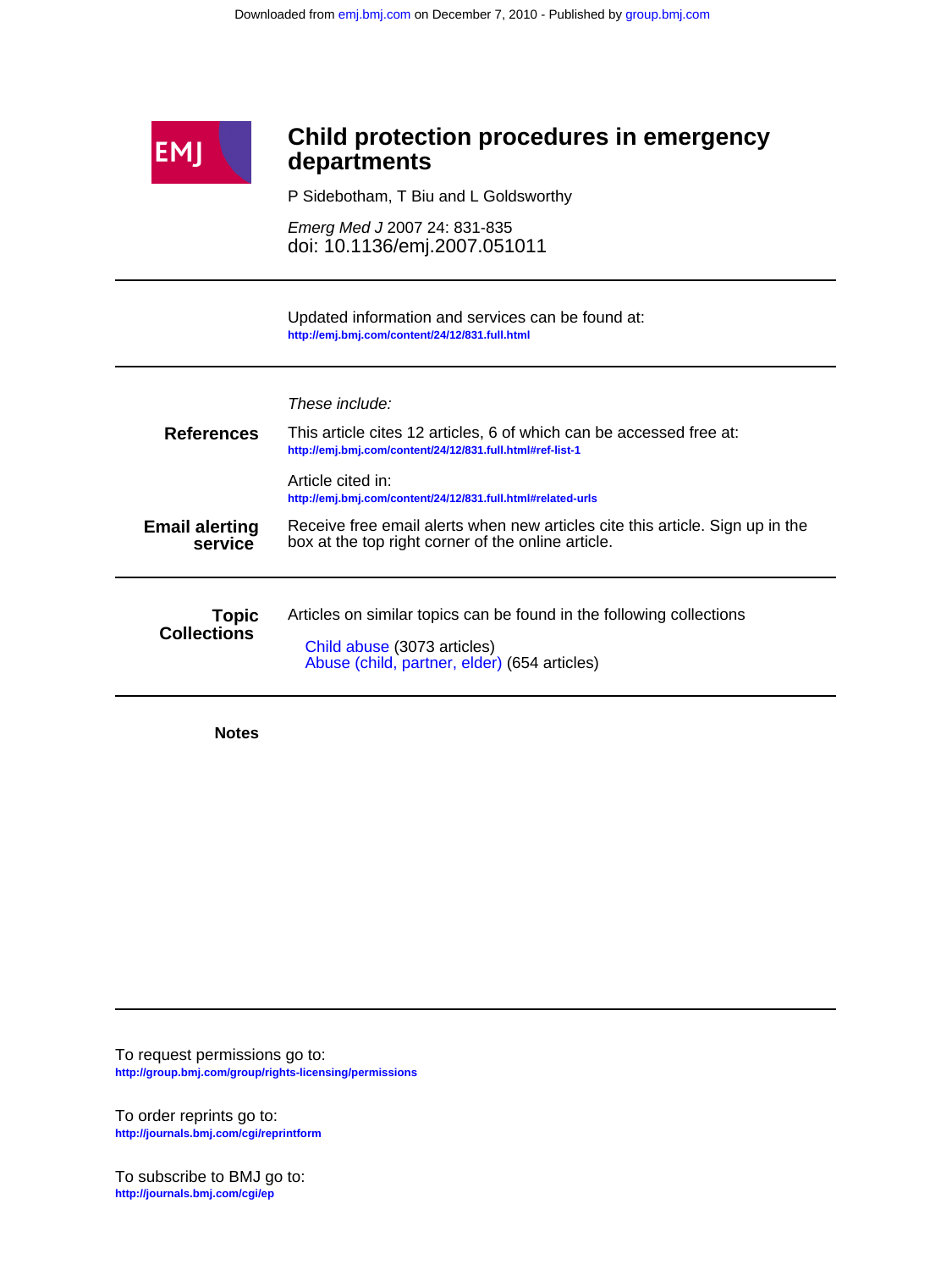# ORIGINAL ARTICLE

# Child protection procedures in emergency departments

# P Sidebotham, T Biu, L Goldsworthy

...................................................................................................................................

Emerg Med J 2007;24:831–835. doi: 10.1136/emj.2007.051011

Background: Emergency departments (EDs) may be the first point at which children who have been subject to abuse or neglect come into contact with professionals who are able to act for their protection. In order to ascertain current procedures for identifying and managing child abuse, we conducted a survey of EDs in England and Northern Ireland.

Methods: Questionnaires were sent to the lead professionals in a random sample of 81 EDs in England and 20 in Northern Ireland. Departments were asked to provide copies of their procedures for child protection. These were analysed qualitatively using a structured template.

Results: A total of 74 questionnaires were returned. 91.3% of departments had written protocols for child protection. Of these, 27 provided copies of their protocols for analysis. Factors judged to improve the practical usefulness of protocols included: those that were brief; were specific to the department; incorporated both medical and nursing management; included relevant contact details; included a single page flow chart which could be accessed separately. 25/71 (35.2%) departments reported that they used a checklist to highlight concerns. The most common factors on the checklists included an inconsistent history or one which did not match the examination; frequent attendances; delay in presentation; or concerns about the child's appearance or behaviour, or the parent–child interaction.

Conclusions: There is a lack of consistency in the approach to identifying and responding to child abuse in EDs. Drawing on the results of this survey, we are able to suggest good practice guidelines for the management of suspected child abuse in EDs. Minimum standards could improve management and facilitate clinical audit and relevant training.

E ach year around 3.5 million children pass through<br>emergency departments and other ambulatory care set-<br>tings such as walk in centres.<sup>1</sup> Some of these children may<br>present with non-accidental injuries, or with non-intent ach year around 3.5 million children pass through emergency departments and other ambulatory care set- $=$  tings such as walk in centres.<sup>1</sup> Some of these children may injuries or illnesses that have nevertheless occurred within an abusive or neglectful context for the child. Emergency departments may be the first point at which such children come into contact with professionals who are able to act for their protection. Child maltreatment encompasses a spectrum both in terms of types and severity of abuse experienced. It is recognised, however, that many children who go on to experience more serious forms of abuse, including the small numbers experiencing fatal maltreatment, will have had previous contact with health services.<sup>2</sup> The government document, Working Together,<sup>34</sup> places a responsibility on health professionals to identify and respond appropriately to suspected abuse and neglect. Distinguishing those children whose circumstances may require further investigation from the majority with genuine accidental injuries can be a difficult task that is compounded further by the stresses and constraints inherent in a busy department striving to meet national targets for care.

Although there is a large body of research on risk factors for child abuse<sup>5</sup> and on primary prediction and prevention,<sup>67</sup> there is less published research on early indicators of abuse<sup>8</sup> or procedures for detecting and responding to abuse in emergency care settings. Some previous attempts have been made to combine these indicators into screening tools that can be used in accident and emergency (A&E) departments to improve the recognition of child abuse.<sup>9-12</sup> Some audits have shown that clear protocols with a simple flowchart, backed up by training and liaison, can lead to increased awareness, consideration and documentation of intentional injury $9^{10}$  12 and improved effective social service referral.<sup>13</sup> However, other audits have failed to show any significant improvement.<sup>14</sup> A recent national survey of A&E departments showed that over 90% of departments do have written protocols for child protection.<sup>15</sup> However, our perception, based on discussions with colleagues in child health and emergency medicine, is that there remains a great deal of uncertainty around their use and the guidelines in use are not based on empirical evidence.

The aims of the research were to document the range of information available to guide current practice in the management of child protection in emergency departments; to identify models of good practice; and to suggest ways in which departments can improve and clarify guidance given to staff.

#### METHODS

Questionnaires (appendix 1) were sent out addressed to the lead nurse/consultant in a sample of 81 emergency departments in England, selected randomly from a list provided by the British Association of Emergency Medicine, to provide a 20% sample of all departments. Questionnaires were also sent to all 20 emergency departments in Northern Ireland<sup>i</sup>. Respondents were asked to return an anonymous completed copy of the questionnaire, along with a copy of their protocol if available. The returned protocols were scrutinised by all three authors using a structured proforma (appendix 2) looking for emerging themes, consistent threads, examples of good practice and any discrepancies within the key areas outlined below. Nine randomly selected protocols were read by a second reviewer to check for internal consistency; these indicated that the three reviewers were identifying the same themes and conclusions from their reviews. All three researchers compared notes to highlight the key features in the protocols along with both good 

This research was supported by the National Society for the Prevention of Cruelty to Children (NSPCC) in Northern Ireland, who wanted to undertake a more thorough review of child protection procedures in Northern Ireland. Resource constraints meant we were unable to include all departments in England, or to access departments in Scotland or Wales.

See end of article for authors' affiliations ........................

Correspondence to: Dr P Sidebotham, Division of Health in the Community, University of Warwick,<br>Coventry CV4 7AL, UK; Coventry CV4 7AL, UK; p.sidebotham@warwick.ac. uk

Accepted 6 August 2007 ........................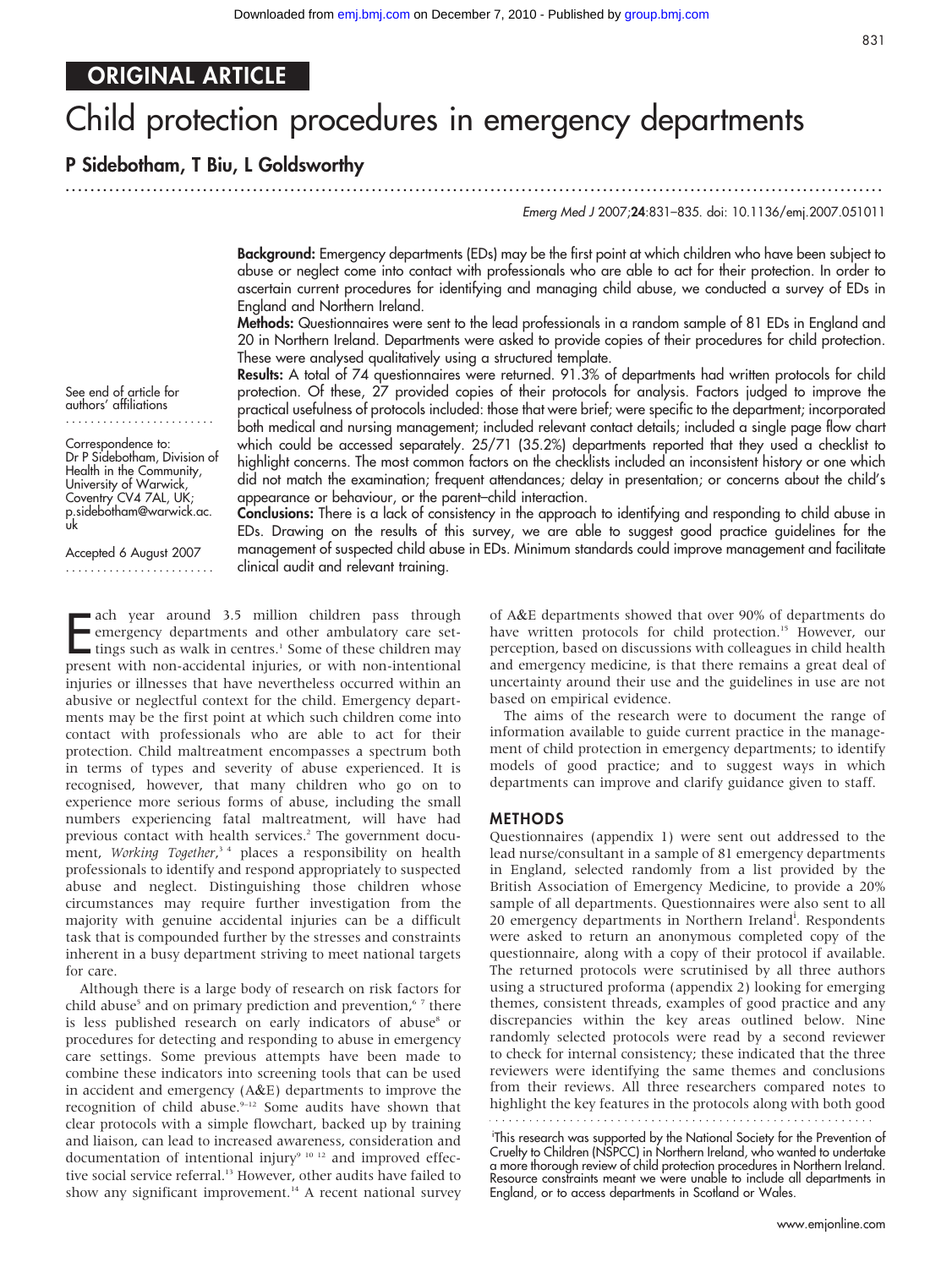and bad points arising from them. From these reviews, a series of recommendations were developed by consensus among the authors.

## RESULTS

A total of 74 questionnaires were returned, 17 from Northern Ireland and 57 from England. Forty-five questionnaires were from general emergency departments, six from children's emergency departments and 20 from minor injuries units. Three questionnaires were incomplete and have been excluded from the analysis.

#### Procedures

Sixty-three of 71 departments (88.7%) had written protocols for child protection, although only 27 of these supplied a copy, some of which consisted simply of pages copied from the Area Child Protection Committee (ACPC) procedures. The protocols returned showed a large variation in size (from 1 to 93 pages), format and content, and this significantly affected the ease of accessing relevant information. The most helpful were those that focused more on direct management, with only small amounts of background information, presented in short, numbered paragraphs and with an index, subheadings or other system of pointers. Seven protocols incorporated a single page flowchart, most of which were helpful, although some were too complicated to be of practical use. The majority of protocols were intended for both medical and nursing staff and this was considered to be helpful. Very few included quality measures such as date, author or sources of information.

#### Roles and responsibilities

Few protocols clearly outlined the roles and responsibilities of different staff groups. A common theme in many was the hierarchical approach with nurses being expected to refer their concerns to doctors, junior doctors to consultants, and emergency staff to paediatricians. Very few emphasised that each individual has a responsibility for the welfare of children. Several protocols included contact details, most commonly for the named or designated professionals; paediatricians or community paediatricians; the child protection register and social work departments. Forty-nine of 71 departments (69%) were able to identify lead professionals for child protection, of which 12 listed a lead doctor, 23 a lead nurse, and 14 both. Fifty-five departments (77.5%) reported that there were opportunities for regular liaison on child protection matters, but these varied in both frequency and in the personnel involved. Forty-one departments provided details of frequency, 12 having at least weekly liaison, 24 having liaison less than once a month or only on an ad hoc basis, and the remainder between weekly and monthly. The most common professional to provide liaison was a nurse practitioner or specialist nurse (13/51, 25.5%).

#### Identification of children at risk

Overall there was a lack of clarity about the purpose and appropriate use of indicators of concern. Twenty-five of 71 (35.2%) departments reported that they used a checklist to highlight concerns. Only nine respondents reported the factors they would use to highlight concerns (table 1). The median number of items listed was 7 (range 5–14). A large number of the protocols returned included long lists of signs and symptoms of abuse (up to 68 separate factors in one protocol), with no guidance on how to use these. Those felt to be of more practical value included a short (up to 8 items) checklist, with clear guidelines on what to do if concerns were identified. Some indicators were very specific (for example, ''children under 1 year with a fracture, burn or scald''), while others were more descriptive (for example, ''the parents' behaviour gives rise to

| <b>Item</b>                             | Number (%)<br>including this<br>item on a<br>supplied<br>checklist $(n = 9)$ | Number (%) listing<br>this as a reason for<br>checking the child<br>protection register<br>$(n = 38)$ |
|-----------------------------------------|------------------------------------------------------------------------------|-------------------------------------------------------------------------------------------------------|
| On child protection register            | 9(100)                                                                       | N/A                                                                                                   |
| Inconsistent history                    | 7(77.8)                                                                      | 9(23.7)                                                                                               |
| Delay in attendance                     | 7(77.8)                                                                      | 12 (31.6)                                                                                             |
| Parent-child interaction                | 6(66.7)                                                                      | 8(21.1)                                                                                               |
| Child's appearance/behaviour            | 5(55.6)                                                                      | 8(21.1)                                                                                               |
| History and examination do not<br>match | 4(44.4)                                                                      | 22 (57.9)                                                                                             |
| Direct allegation                       | 4(44.4)                                                                      | 2(5.3)                                                                                                |
| Injuries of different ages              | 3(33.3)                                                                      | 1(2.6)                                                                                                |
| Frequent attendance                     | 3(33.3)                                                                      | 18(47.4)                                                                                              |
| Other features in history               | 6(66.7)                                                                      | 16(42.1)                                                                                              |
| Other features in examination           | 7(77.8)                                                                      | 22 (57.9)                                                                                             |

concern''). One included recognised risk factors (for example, teenage parents, low income, or prematurity) as well as signs and symptoms, but gave no indication on how these were to be interpreted. The majority of departments (47/71, 66.2%) checked the child protection register if there were suspicions for a particular child, and 38 specified reasons for doing so (table 1). Sixteen departments (22.5%) checked the register for all children and eight (11.3%) did not check it at all. Twentyfive departments checked a database or list kept in the department, while 30 used a telephone check, and nine a combination of these. In the protocols supplied, there was often some confusion about how and when to check the child protection register, or on what to do following a positive result.

#### Referral process

This was the strongest element of most protocols, though surprisingly totally lacking from four and unclear in a further five. Those protocols supplied by walk in centres or minor injuries units limited their referral pathway to sending the child to the main emergency department. A few emphasised the importance of backing up referrals in writing, but few included any subsequent check of management. Some protocols incorporated safeguards—for example, action to take if a child is taken from the department; informing the locality manager or child protection nurse of all attendances; or information on contacting the social worker or police urgently if the child is perceived to be at immediate risk. A number of protocols specified different pathways according to the level of concern (for example, child in need/possible child abuse/definite child abuse) either in the body of the protocol or in a flowchart.

#### Subsequent management

The most common aspects of subsequent management incorporated in the protocols were guidelines on documentation, details on informing primary care, and action around discharge. However, most protocols provided very little detail beyond initial recognition and referral. Very few included any mention of dealing with the child's presenting complaint, or assessing their medical needs first. One protocol inappropriately commented that nurses should not undertake treatment of any injuries. None gave any details on management in cases requiring admission and very few on closing the case if concerns are not verified.

#### Interagency working

This did not always feature highly and was not always clear. Some protocols made no mention of social services at all. Some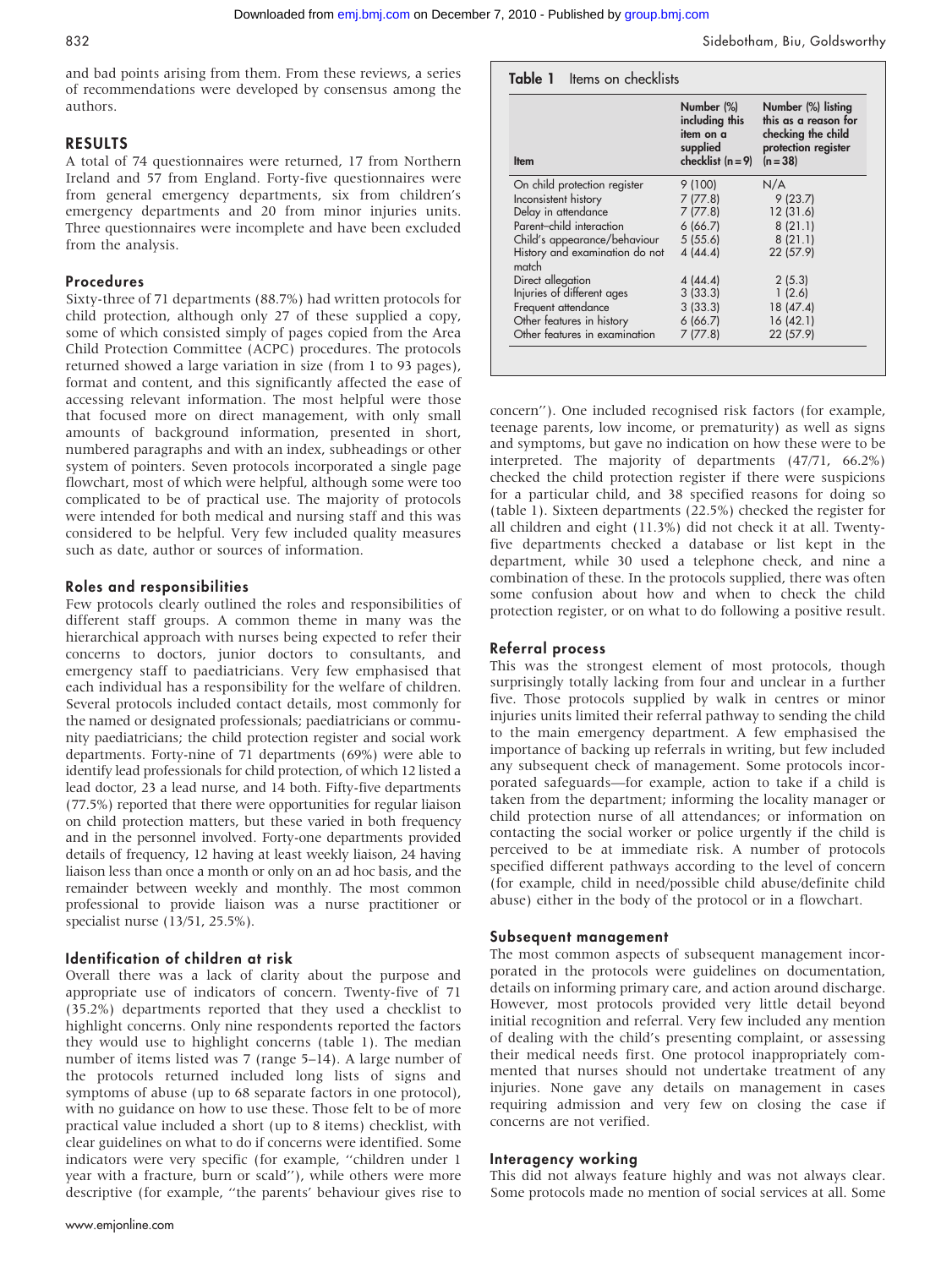#### Child protection procedures in emergency departments 833

gave helpful advice on early liaison with social services, the importance of joint planning and ongoing information sharing. One protocol repeatedly emphasised that staff should not share information with other agencies until this had been approved by senior managers or professionals. Some of the protocols provided helpful details on how to prepare a report for a case conference or statements for the police.

### Information sharing, consent and confidentiality

No protocols clearly set out guidelines on information sharing, very few gave any details on consent, and none mentioned confidentiality. The few that did give details limited this to reminding staff of the importance of explaining concerns and action to the accompanying adult, but also did not give guidance on when it is not appropriate to do so. One protocol specifically stated that ''The parents should not usually be told that [child abuse] is the reason for admission''. One protocol gave helpful guidance on what to do if consent to examination is not given.

## Evidence of a child centred approach

There were few protocols that retained an emphasis on the welfare of the child and none that gave any specific guidelines on listening to the child. The inclusion of a clear statement early on in a few of the protocols did, however, convey a child centred approach. These included statements emphasising that ''the welfare of the child is paramount'' or that ''children are vulnerable''. Other helpful points were consideration of the environment, providing a quiet private room with toys available. Only two mentioned the importance of abuse in disabled children, and none referred to cultural, ethnic or gender issues.

#### Other features

Some protocols had information on the management of specific issues, including alleged sexual abuse and the taking of forensic samples; possible fabricated or induced illness (Munchausen syndrome by proxy); unaccompanied children; domestic violence; and parental mental illness. These were most helpful when they were included in separate, and therefore identifiable, headed sections.

### **DISCUSSION**

Maximising the recognition of children at risk and optimising any subsequent response within emergency department settings is a priority that can be enhanced by promoting recognition and development of clear, standardised, accessible procedures. Such procedures should accord with both national and local guidelines,<sup>14 16</sup> allowing for consistency in standards, while remaining locally relevant. This representative survey of procedures in emergency departments has enabled identification of good practice around the country, provides pointers towards developing robust local protocols, and suggests some quality standards for the development of such protocols (table 2). These quality standards have been developed by consensus among the authors and reflect our opinions based on the review of supplied procedures. We have not been able to identify any clear evidence base to support these recommendations, and further research is needed to evaluate their validity and usefulness.

For any child attending an emergency department, the first responsibility of the staff is to attend to that child's needs. Medical treatment, including treatment of injuries and administration of analgesia, should not be delayed because of concerns about possible child abuse or neglect.

Where concerns about possible abuse or neglect are identified, the lead agency for investigation is social services.<sup>4</sup>

There should be clear lines of referral and responsibility in place, emphasising that all staff members have a responsibility to protect children. Consideration should be given to different responses according to the level of concern including clear procedures for responding to situations where a child, other family member, staff member or member of the public is potentially at immediate risk of harm. There should be clear procedures to be followed in the case of admission to a ward, which include full handover and transfer of responsibilities; and also for children who are discharged from the department, including arrangements for follow up and for notifying the primary care team and other relevant professionals. For minor injuries units and other small units, procedures need to be in place to facilitate good liaison between the small unit and any larger referral unit providing support and secondary care. While the larger units may follow through on concerns, the referring unit must take responsibility for ensuring that information is passed on and received, and that concerns are acted on. This may require safeguards to ensure that a child has attended the main department, or for contacting social services directly in cases of concern.

There is currently no scientific evidence to support the use of screening tools or checklists in identifying children at risk of abuse or neglect and no evidence from this or other studies to inform which procedures are effective at identifying children at risk. However, some early indicators are perceived by professionals to be suggestive (though not diagnostic) of abuse or neglect.17 If a checklist is incorporated, it should be simple and specific, and staff should be reminded that they serve as an aide memoire and not as a screening tool. Staff should also be reminded of the importance of listening to the child.<sup>18</sup> This may involve both verbal and non-verbal forms of communication, and consideration should be given to the age, developmental stage and ethnicity of the child, along with any disability.

The presence of a child's name on the child protection register, or any other database, should not be used as an indicator of risk, nor should it be used as the sole basis for decision making in relation to possible concern, but is a relevant additional piece of information and an important part of understanding the full context of the child's presentation. Each child should receive an evaluation of the risks and concerns identified through the presentation, and any action should be based on such an evaluation. Nevertheless, for any child in whom there are pre-existing concerns, an emergency department attendance is a significant event (this may be positive, indicating appropriate care on the part of the parents/ carers). In order to facilitate the flow of information to those professionals working with the child and family, all emergency department attendances should be notified to the child's primary care team. Recent government guidance recommends that local authorities should no longer hold separate child protection registers.4 Children about whom there are concerns will still be subject to child protection conferences at which a child protection plan will be put in place, but their names will no longer be held on a separate register. Emergency departments will therefore need to work with their Local Safeguarding Children Boards (LSCBs, formerly ACPCs) and named professionals to put in place appropriate systems for accessing and sharing information.

Effective child protection requires joint working of professionals from different agencies. Information sharing is essential in order to fully evaluate and appropriately respond to possible concerns. Staff should be encouraged to share concerns with other agencies, to respond to requests for information in relation to child protection, and to question other professionals where there are differences in opinion.<sup>16 18 19</sup> Advising staff not to share information with other agencies is inappropriate and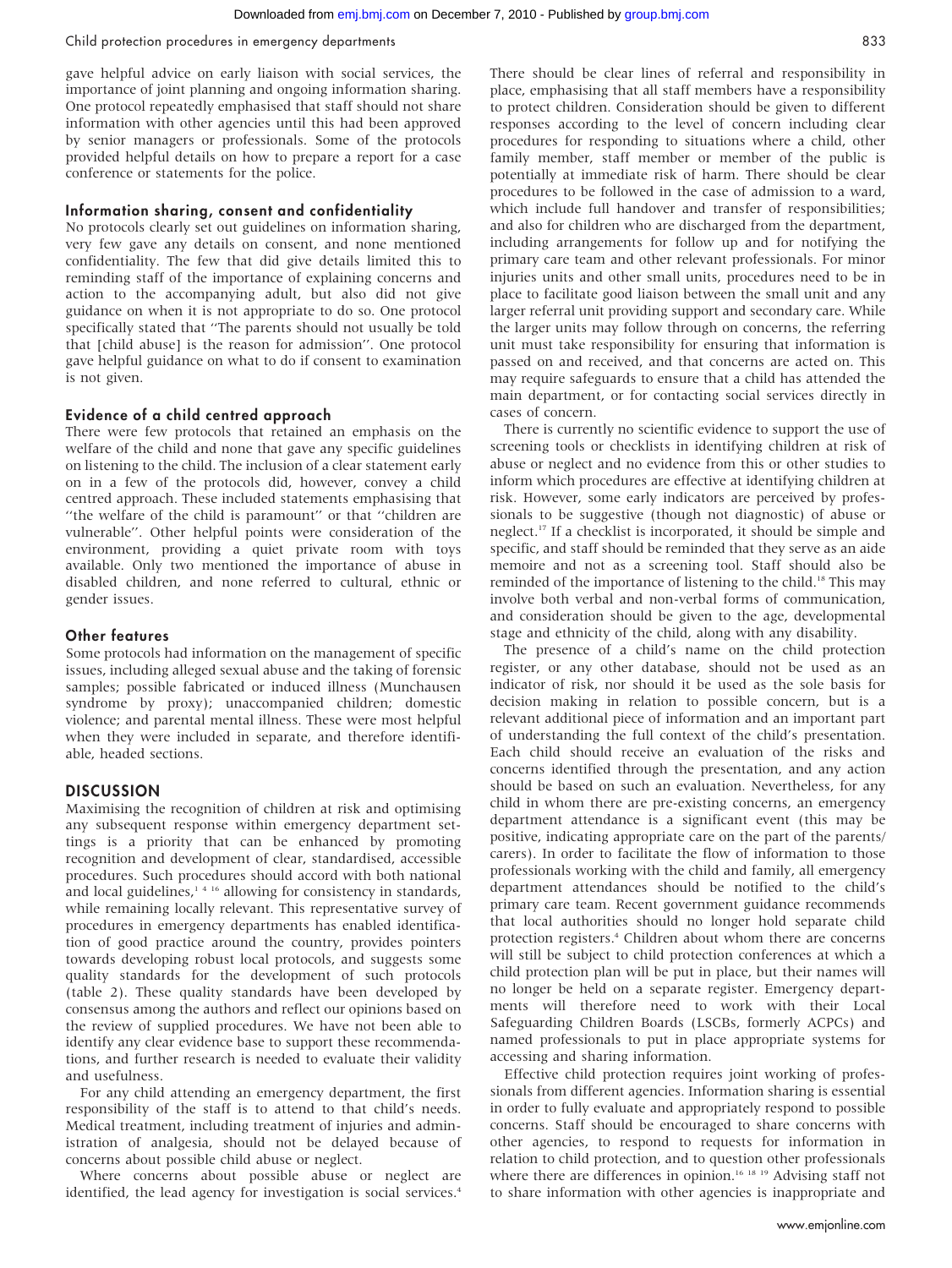| Domain                                                                   | Quality standards/recommendations for good practice                                                                                                                                                                                                                                                                                                                                                                                                                                                                                                                                                                                                                                                                                                                                                                                                |
|--------------------------------------------------------------------------|----------------------------------------------------------------------------------------------------------------------------------------------------------------------------------------------------------------------------------------------------------------------------------------------------------------------------------------------------------------------------------------------------------------------------------------------------------------------------------------------------------------------------------------------------------------------------------------------------------------------------------------------------------------------------------------------------------------------------------------------------------------------------------------------------------------------------------------------------|
| Development of guidelines                                                | All local protocols must concur with Local Safeguarding Children Board (LSCB) guidelines and with national guidelines (Working<br>together to safeguard children; what to do if you're worried a child is being abused)<br>All protocols should indicate clearly the author(s); Trust and Local Safeguarding Board endorsement; date of publication; date for<br>review; and any evidence base used<br>Protocols should be clearly laid out with appropriate subheadings and a contents or index to enable staff to identify information<br>quickly<br>References and sources of further information should be clearly signposted<br>Protocols should be brief, ideally no more than 4 pages in length, with a single page flowchart summarising the procedure to be<br>followed                                                                   |
| Child centeredness                                                       | The welfare of the child must be the prime consideration throughout any departmental protocol<br>For any child attending an emergency department, the first responsibility of the staff is to attend to that child's needs. Medical<br>treatment, including treatment of injuries and administration of analgesia, should not be delayed because of concerns about<br>possible child abuse or neglect                                                                                                                                                                                                                                                                                                                                                                                                                                              |
| Roles and responsibilities                                               | Protocols should incorporate both nursing and medical management<br>Child protection is everyone's responsibility. All staff must be able to act on their concerns<br>There should be a clear description of different professionals' additional responsibilities in relation to child protection<br>Staff should know who to contact if they have concerns about possible abuse or neglect<br>Each department should have opportunities for regular liaison with an experienced child protection practitioner                                                                                                                                                                                                                                                                                                                                     |
| Identification                                                           | There is currently no evidence that any screening tools help in the identification or management of child abuse<br>If a checklist is used to aid recognition of possible child abuse, it should be brief (no more than 8 items), specific and clear in its use.<br>Staff should be reminded that a checklist may act as an aide-memoire, and should not exclude the use of clinical acumen<br>The presence of a child's name on the child protection register, or any other database, should not be used as an indicator of risk,<br>nor should it be used as the sole basis for decision making in relation to possible concern. It is nevertheless an important piece of<br>information that may or may not be directly relevant to the presentation<br>All emergency department attendances should be notified to the child's primary care team |
| Referral process                                                         | If a member of staff has concerns about a child's welfare, they should discuss these concerns with a senior colleague<br>If, following discussion with a senior colleague, concerns persist, the practitioner should refer the child to social services, following<br>this up in writing within 48 h<br>There should be clear plans for emergency management if there are immediate concerns about the safety of a child, or if a child is<br>removed from the department inappropriately                                                                                                                                                                                                                                                                                                                                                          |
| Subsequent management                                                    | If a child needs admission to a ward, there should be clear procedures which include full handover and transfer of responsibilities.<br>Do not assume that the initial concerns will be followed up by the inpatient team<br>No child for whom there are concerns about possible maltreatment should be discharged from the department without a clear plan<br>of management, including appropriate follow up<br>For minor injuries units and other small units, procedures need to be in place to facilitate good liaison between the small unit and<br>any larger referral unit providing support and secondary care; small units should be able to evaluate and act on child protection<br>concerns in accordance with local LSCB guidelines                                                                                                    |
| Interagency working, information<br>sharing, consent and confidentiality | Staff should be encouraged to share concerns with other agencies, to respond to requests for information in relation to child<br>protection, and to question other professionals where there are differences in opinion<br>Concerns about possible child abuse or neglect should normally be shared openly with the parents or carers unless to do so might<br>further increase the risk to the child, or could compromise any criminal investigation<br>Consent to examination or any investigations should normally be obtained from a person with parental responsibility and from the<br>child, providing he/she is competent to give such consent                                                                                                                                                                                             |

goes against national guidance in relation to child protection.16 Concerns about possible child abuse or neglect should normally be shared openly with the parents or carers unless to do so might further increase the risk to the child, or could compromise any criminal investigation. Consent to examination or any investigations should normally be obtained from a person with parental responsibility and from the child, providing he/she is competent to give such consent.<sup>16 20</sup>

### CONCLUSIONS

This representative survey of child protection procedures in emergency departments has confirmed that most departments have operational protocols, but has highlighted a wide variation in the quality and appropriateness of those protocols. Some examples of good practice have been identified and the process of evaluating local protocols has informed some recommendations on good practice. In his report on the death of Victoria Climbie, Lord Laming emphasised that ''the investigation and management of a case of possible deliberate harm to a child must be approached in the same systematic and rigorous manner as would be appropriate to the investigation and

protection from harm, emergency departments need to have in place robust and workable procedures that are in keeping with national recommendations, responsive to local needs, and accessible to all staff. The results of this survey should assist emergency departments in developing child protection guidelines to give their staff clear direction when faced with concerns about a child. Authors' affiliations ....................... P Sidebotham, Health Sciences Research Institute, University of Warwick,

# Coventry, UK

management of any other potentially fatal disease''.18 Lord Laming made numerous recommendations on the appropriate investigation and management of suspected child abuse, much of which is being implemented within the health service.<sup>1 21</sup> In order to ensure that children are given the highest level of

T Biu, Community Child Health, North Bristol NHS Trust, Bristol, UK L Goldsworthy, Children's Emergency Department, United Bristol Healthcare NHS Trust, Bristol, UK

Competing interest: None declared.